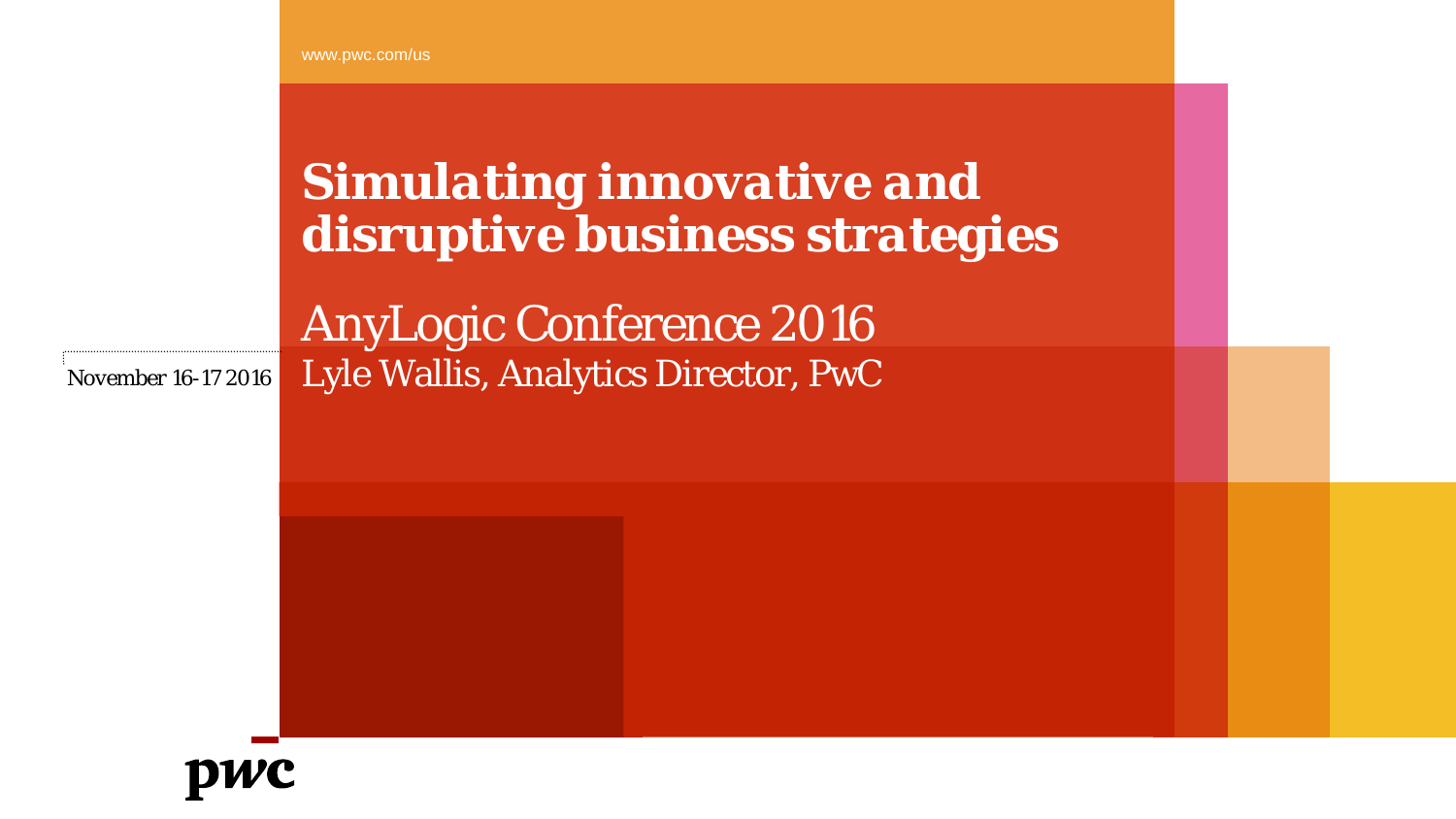# *Innovation in products, markets, and business models is the fuel for business growth*

- Innovative and disruptive strategies radically change the value network.
- When managing innovation firms must decide what investment to make in new products for markets that don't exist with business models that haven't been tried.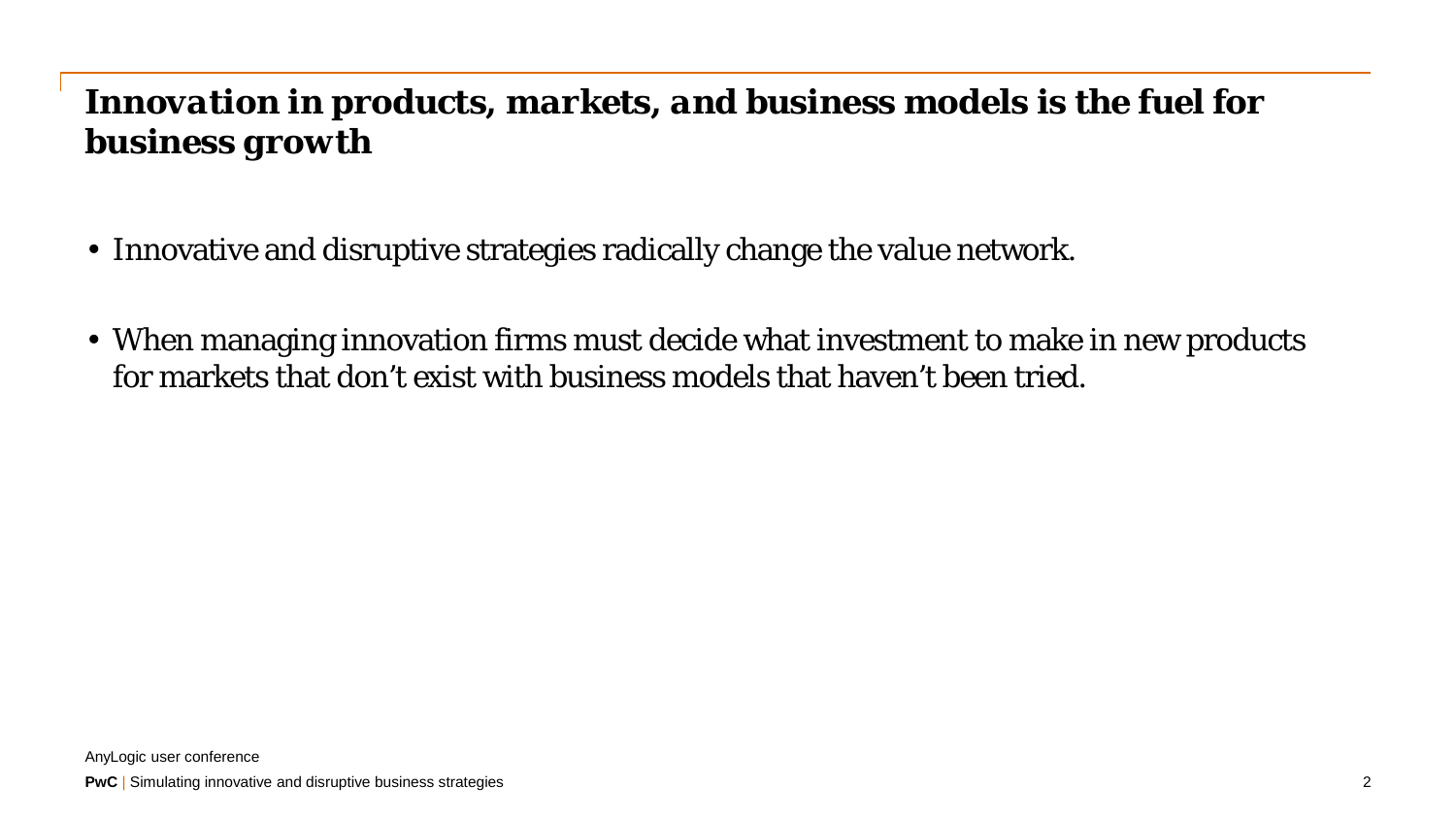### *Leaders consistently miss big opportunities when faced with disruption of the value network ….*

*"There is no reason anyone would want a computer in their home."* **– Ken Olsen (1977), CEO of DEC**

*"I predict the Internet will soon go spectacularly supernova and in 1996 catastrophically collapse."* **– Robert Metcalfe (1995)**

*"There's no chance that the iPhone is going to get any significant market share. No chance."* **– Tech Company CEO**

*"By 2013, 84% of US households have a home computer."* **– Pew Research Center**

*"Fulfilling his promise columnist Bob Metcalfe dines on his own words."* **– Sandy Reed, InfoWorld, April 28, 1997,**

*"Apple iPhones accounted for 40% of U.S. smartphone market in 2015"* **– Parks Associates, Feb 10, 2016**

AnyLogic user conference

**PwC** Simulating innovative and disruptive business strategies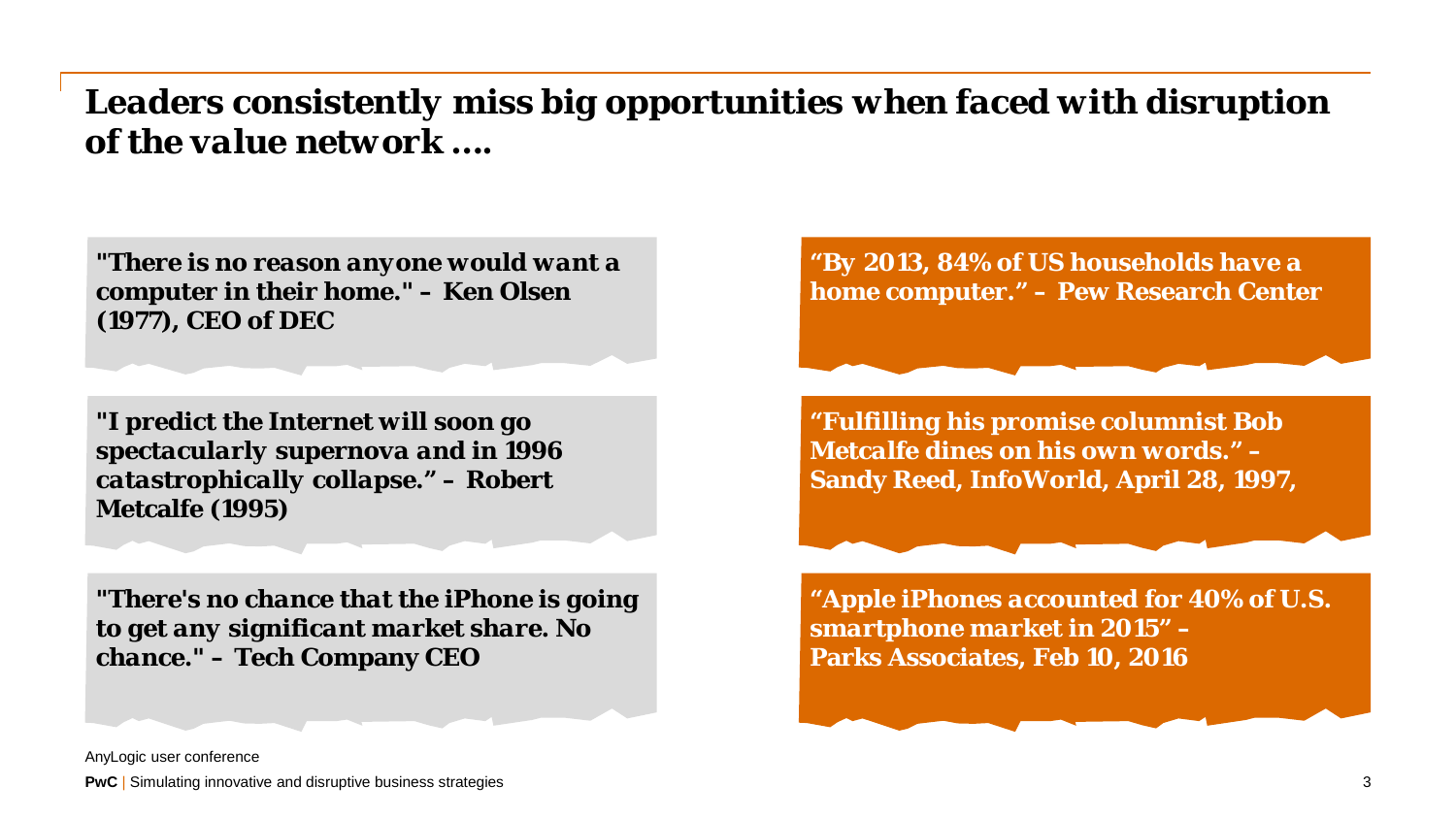# *Much of this problem is because traditional approaches to thinking about and analyzing innovation are inadequate*

- Qualitative scenario analysis approaches are too subjective and general.
- Data-driven techniques are useful when the future is like the past.
- By definition, innovative businesses are different from the past.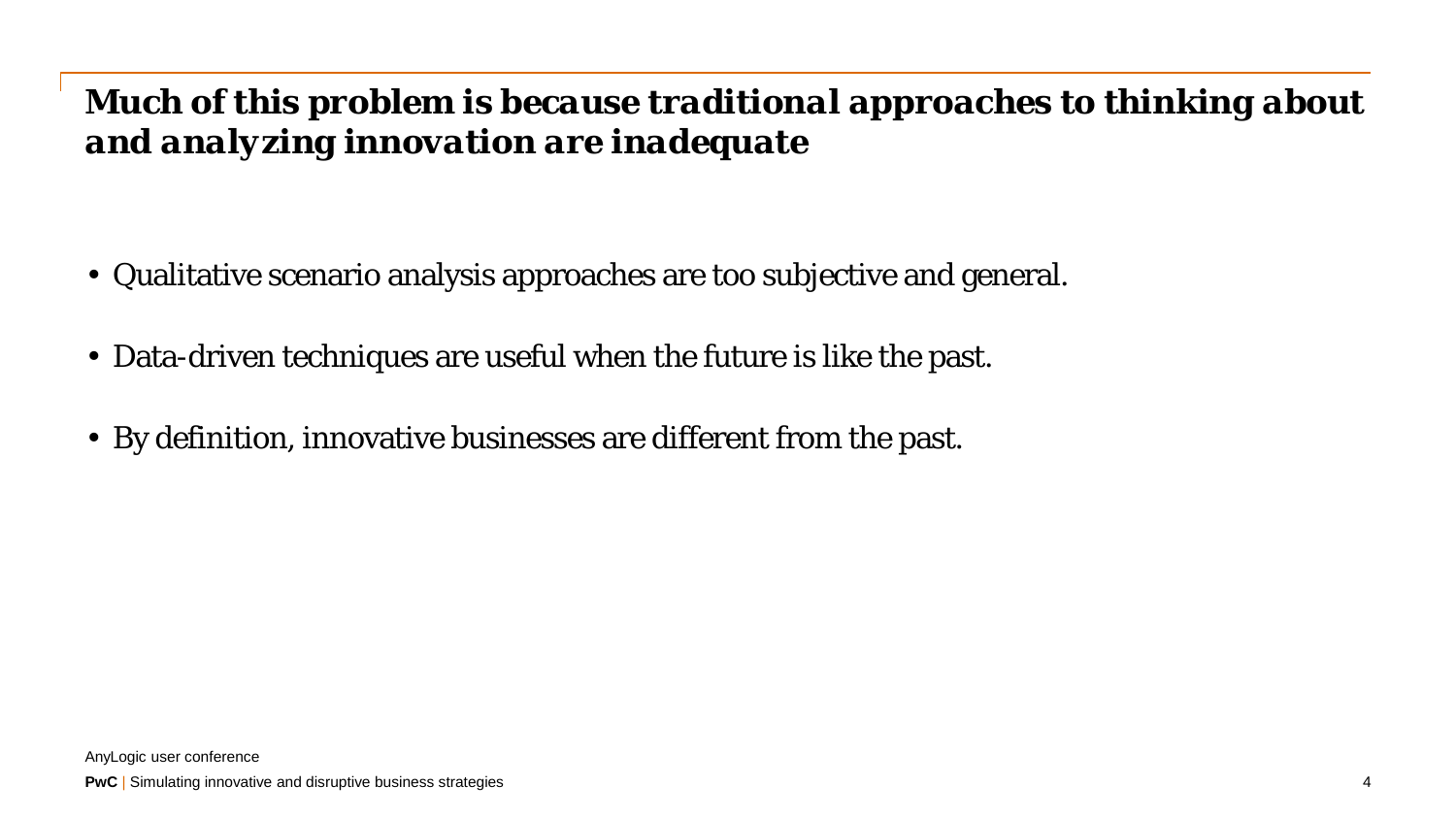# *Although they are commonly used, spreadsheet models are inadequate to describe innovative new business systems*

- Spreadsheet models are a popular approach.
- All business systems have feedback, non-linearity, and delay. Spreadsheets cannot describe these structure adequately.
- Spreadsheet models do not support high quality strategic thinking. **All all all the strategic thinking. Quality of**

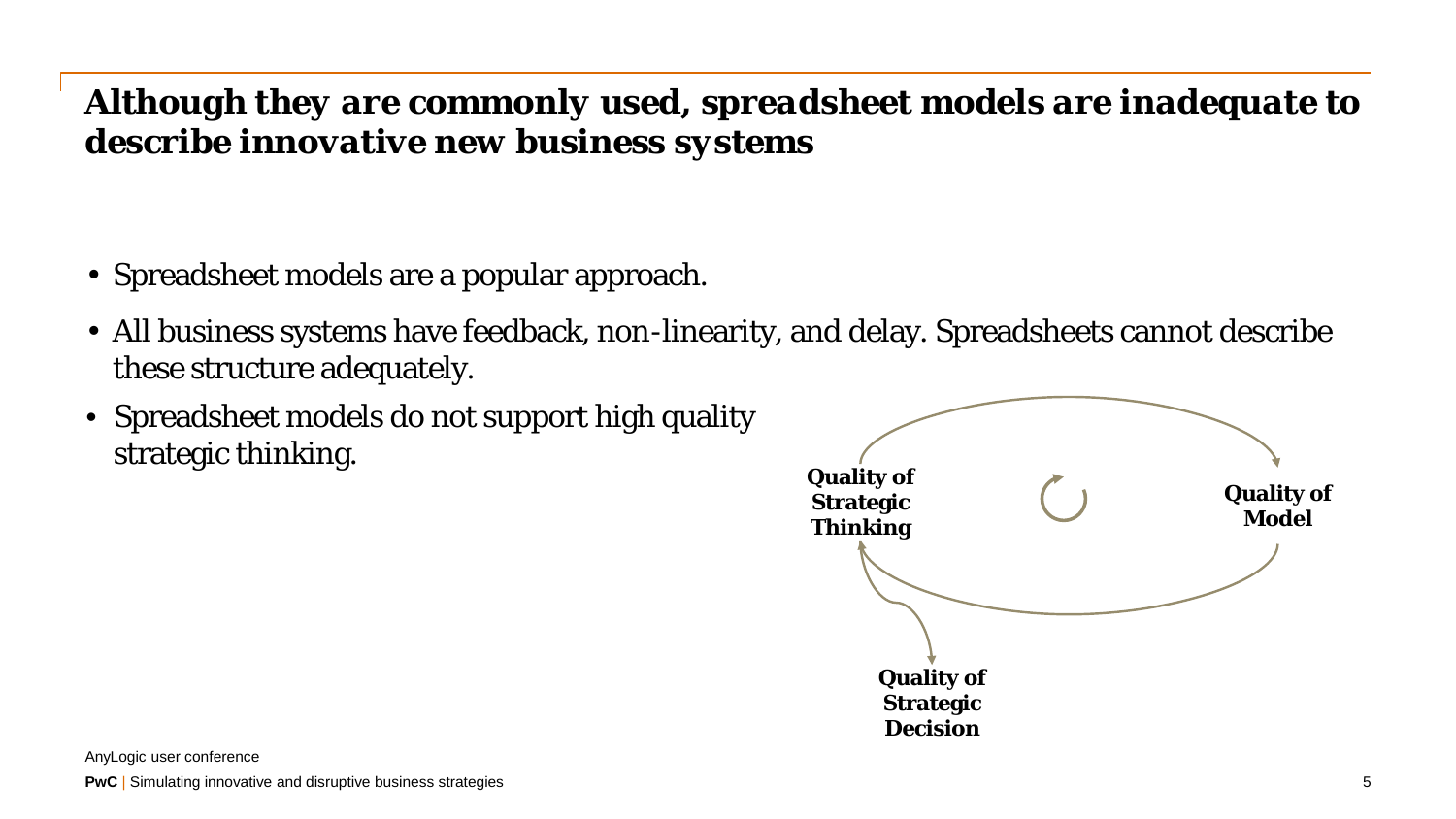## *Spreadsheet models focus on accounting relationships instead of causal mechanisms*

A spreadsheet model for valuing Uber provides a recent example:



### *Spreadsheet Representation*

| I AM         | %Share               | <b>Market opportunity</b> |
|--------------|----------------------|---------------------------|
| <b>S100B</b> | $\prec \nu_{\alpha}$ | $\sim$ S3R                |
| <b>S100B</b> | $5\%$                | $\sim$ S5B                |
| 8100B        | 10%                  | $\sim$ S10R               |

*\* Damodaran "Musings on Markets" June 2014, [Link](http://aswathdamodaran.blogspot.com/2014/06/a-disruptive-cab-ride-to-riches-uber.html)*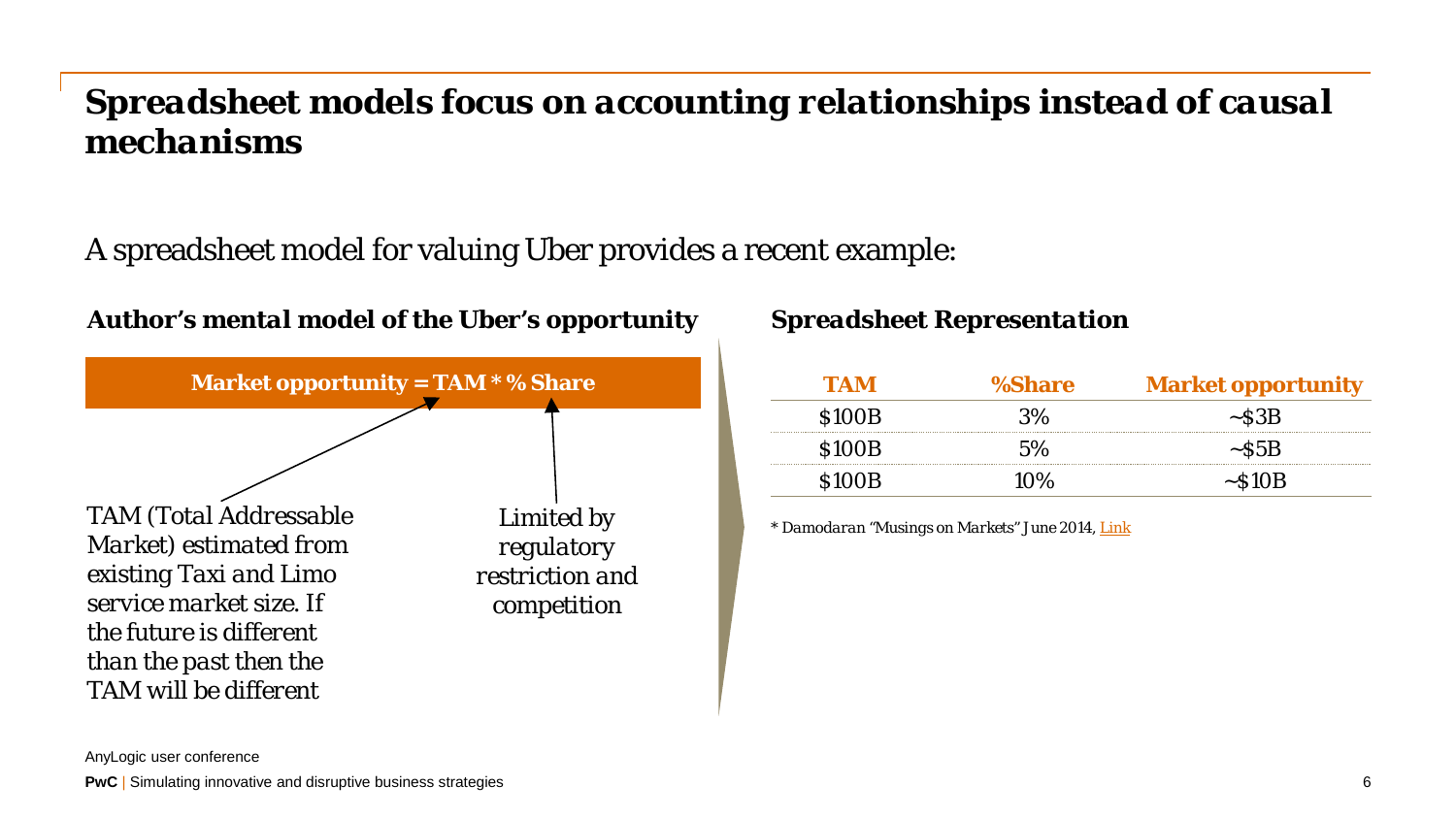*In contrast, simulation models focus on the dynamics of market development and the "new economics" of the value network created by innovation*

By virtue of feedback, this story produces a market opportunity that is  $25x$  ( $\sim$  \$250B) the spreadsheet version.



*Source: Bill Gurley "Above The Crowd" July 2014, [\(Link \)](http://abovethecrowd.com/2014/07/11/how-to-miss-by-a-mile-an-alternative-look-at-ubers-potential-market-size/)*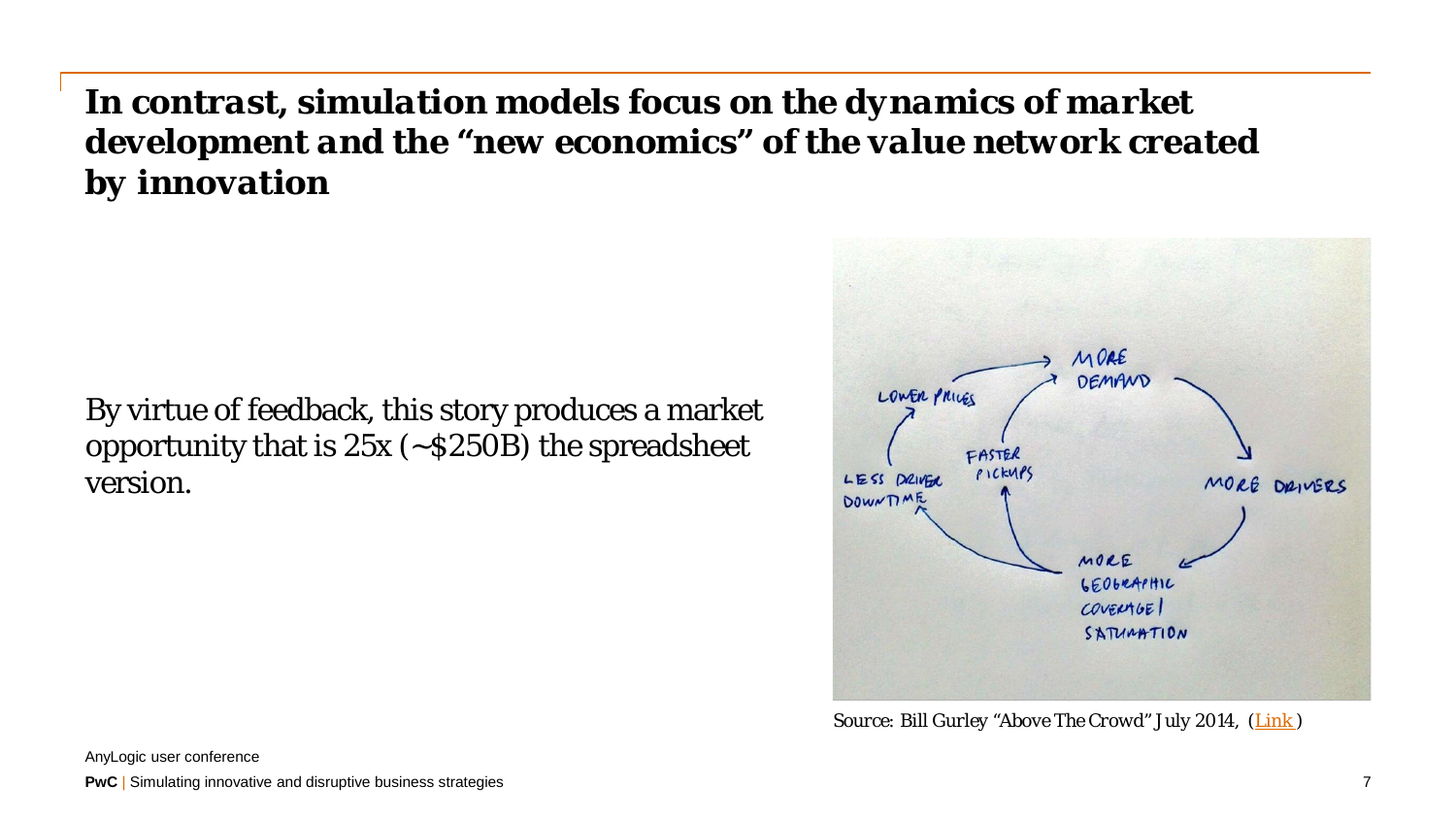## *A qualitative mental mode is great, but simulation is required to quantify the effects*

*This positive loop generates a larger market and a competitive cost advantage, but simulation and perhaps market research are necessary to quantify the effect*



*Source: Bill Gurley "Above The Crowd" July 2014, ([Link \)](http://abovethecrowd.com/2014/07/11/how-to-miss-by-a-mile-an-alternative-look-at-ubers-potential-market-size/)*

*Positive feedback loop is an engine of rapid growth, but simulation is needed to test its potential magnitude*

*The mental model leaves out important growth limiting negative feedbacks like competition for customers and drivers*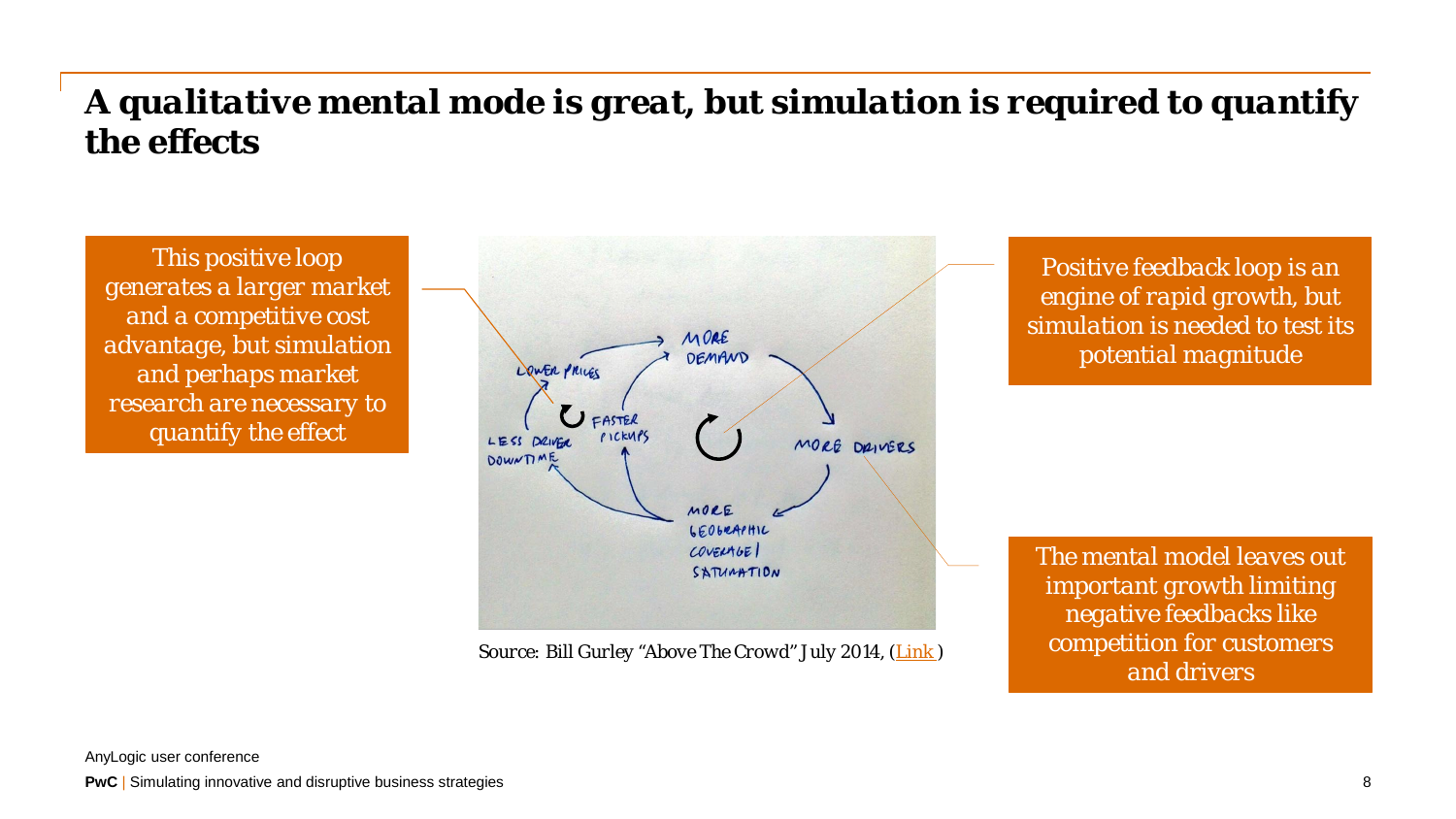### *AnyLogic platform develops strategic simulation models using its multimethod capabilities, extensibility, and optimization*



### **Uncertain view of the future**

### **Longer evaluation time horizons**

### **Profitable strategies hidden within a large search space**

### **Business strategy simulation**

- More and better strategies
- Multi-method modeling is essential
- Optimization is required
- Building the model is only one component
	- of the analysis

AnyLogic user conference

**PwC** Simulating innovative and disruptive business strategies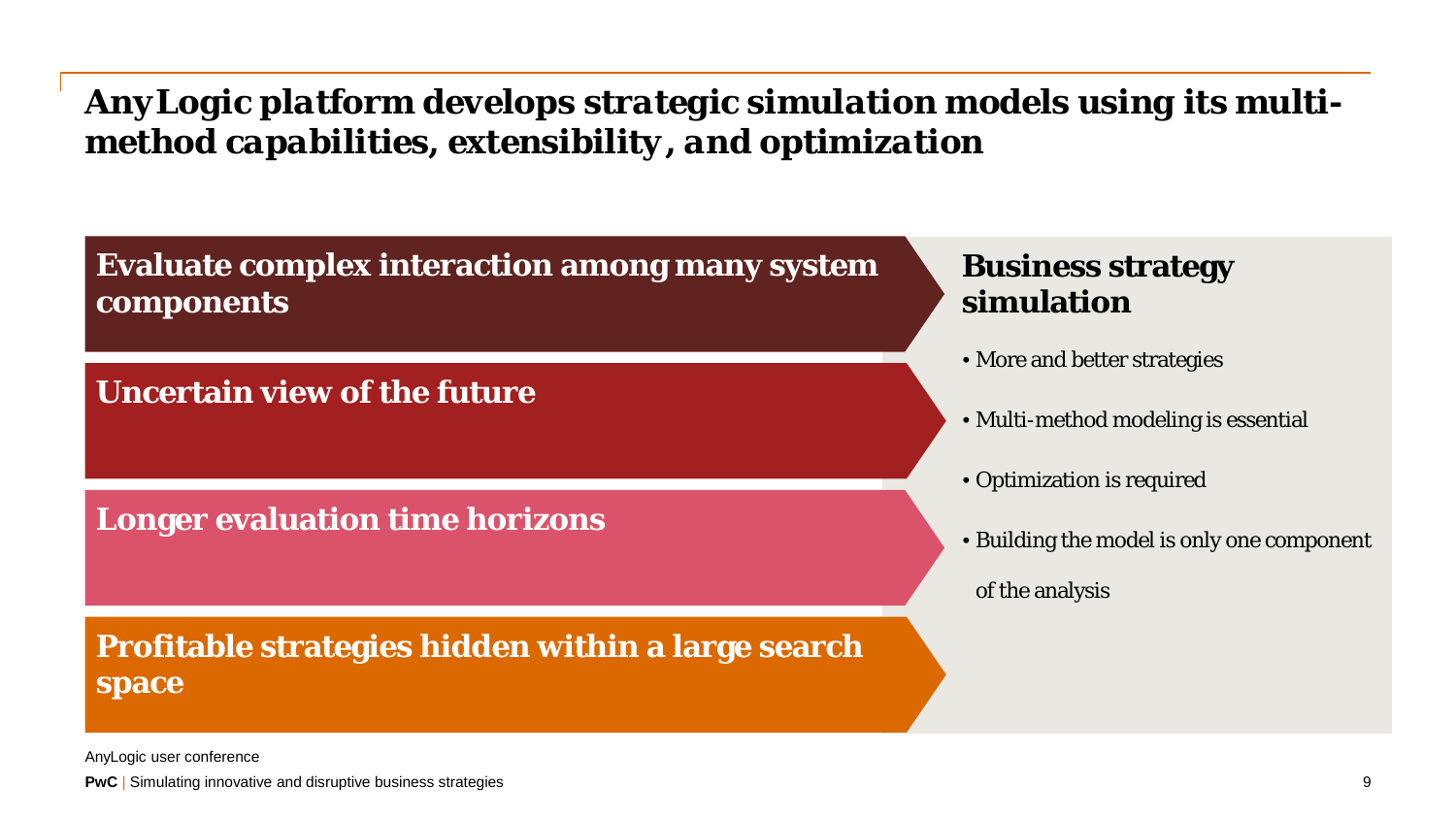# *Building the simulation model is only one component of analyzing innovation*



| The model is used to test<br>Model structure captures<br>Choosing between strategic<br><b>Performance metrics</b><br>alternatives involves<br>extends those that are                                                                                                                                         | <b>Model development</b> | <b>Performance metrics</b> | <b>Visualizations</b> | <b>Scenario analysis</b> |
|--------------------------------------------------------------------------------------------------------------------------------------------------------------------------------------------------------------------------------------------------------------------------------------------------------------|--------------------------|----------------------------|-----------------------|--------------------------|
| weighing complex tradeoff's variations and scenarios that<br>traditionally used by<br>(e.g. customer adoption,<br>stakeholders to evaluate<br>in investment levels,<br>also capture uncertainty.<br>competitor response, asset<br>utilization).<br>strategic decisions.<br>opportunity creation and<br>risk. | business system dynamics |                            |                       | thousands of strategy    |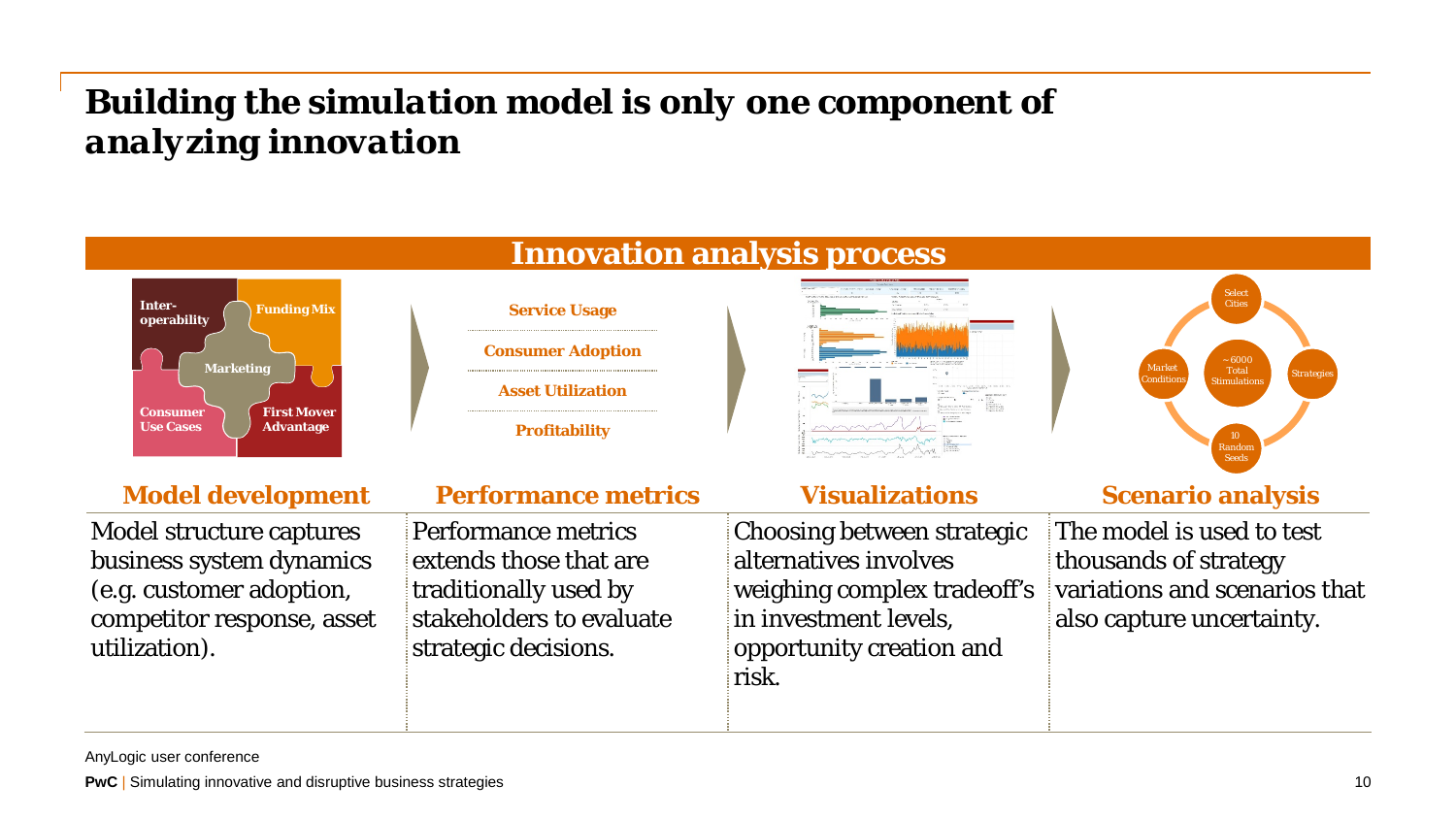## *Each strategy alternative has to be evaluated across the entire range of realistic conditions and then compared against all of the other alternatives*

### **This requires running thousands of simulations. Overall, a strategy analysis may require ~500K simulations**

*Examples of different strategies include: increase marketing spend, competitive pricing and maximize service levels*



### **Policy alternatives and assumptions Environmental assumptions Randomness**

*Factors outside one's control that will impact the effectiveness of our strategies (e.g. customer acceptance, competitor response, economic trends)*



*Stochastic factors that can impact effectiveness include: customer choice, WoM messaging and marketing reach*

### **~1,000 - ~10,000 scenarios for evaluation**

### **Scenario execution pipeline**



AnyLogic user conference

**PwC** Simulating innovative and disruptive business strategies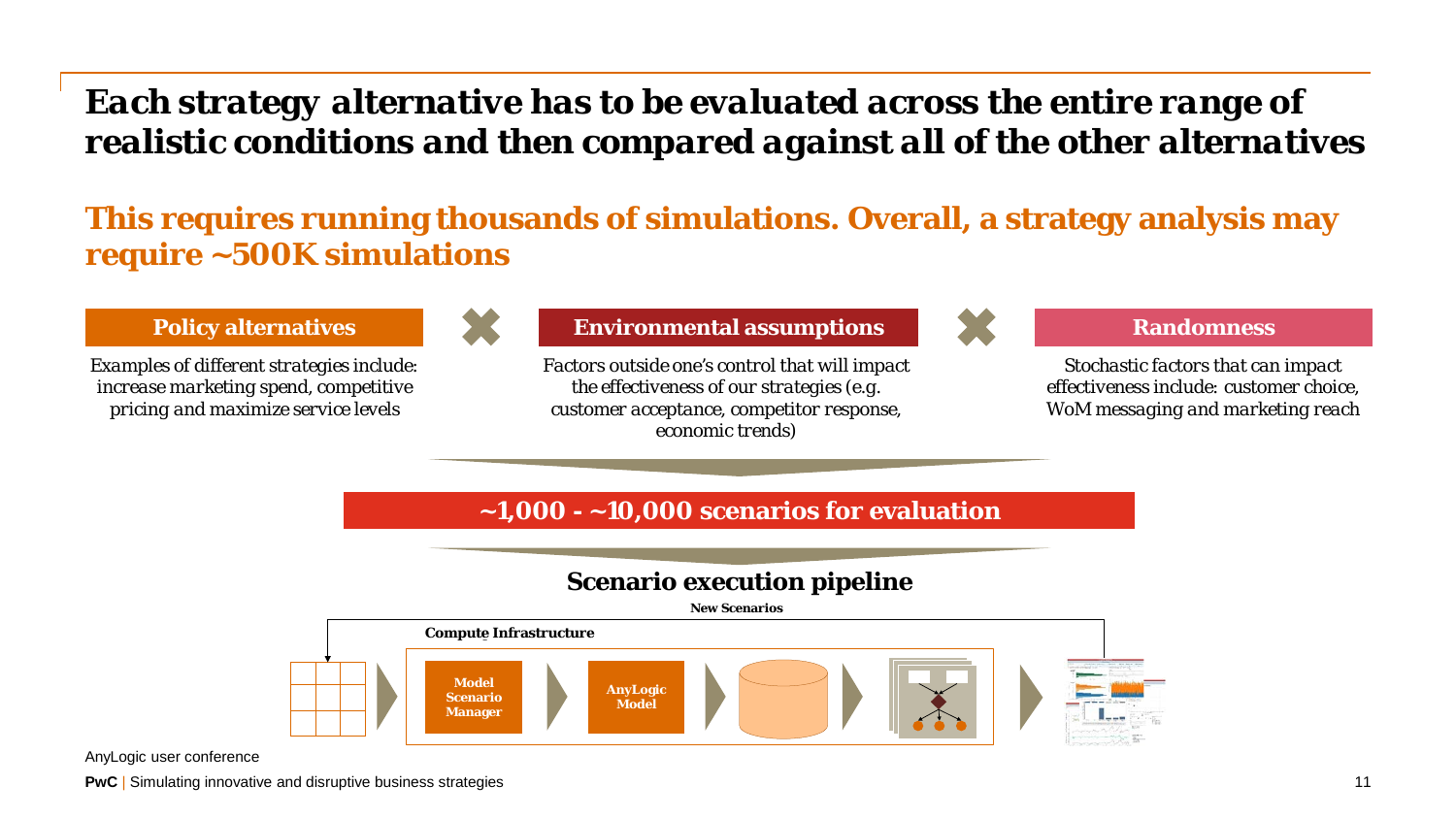## *To make this practical, we build a cloud-based analysis pipeline that allows us to iteratively generate new strategies and explore results*

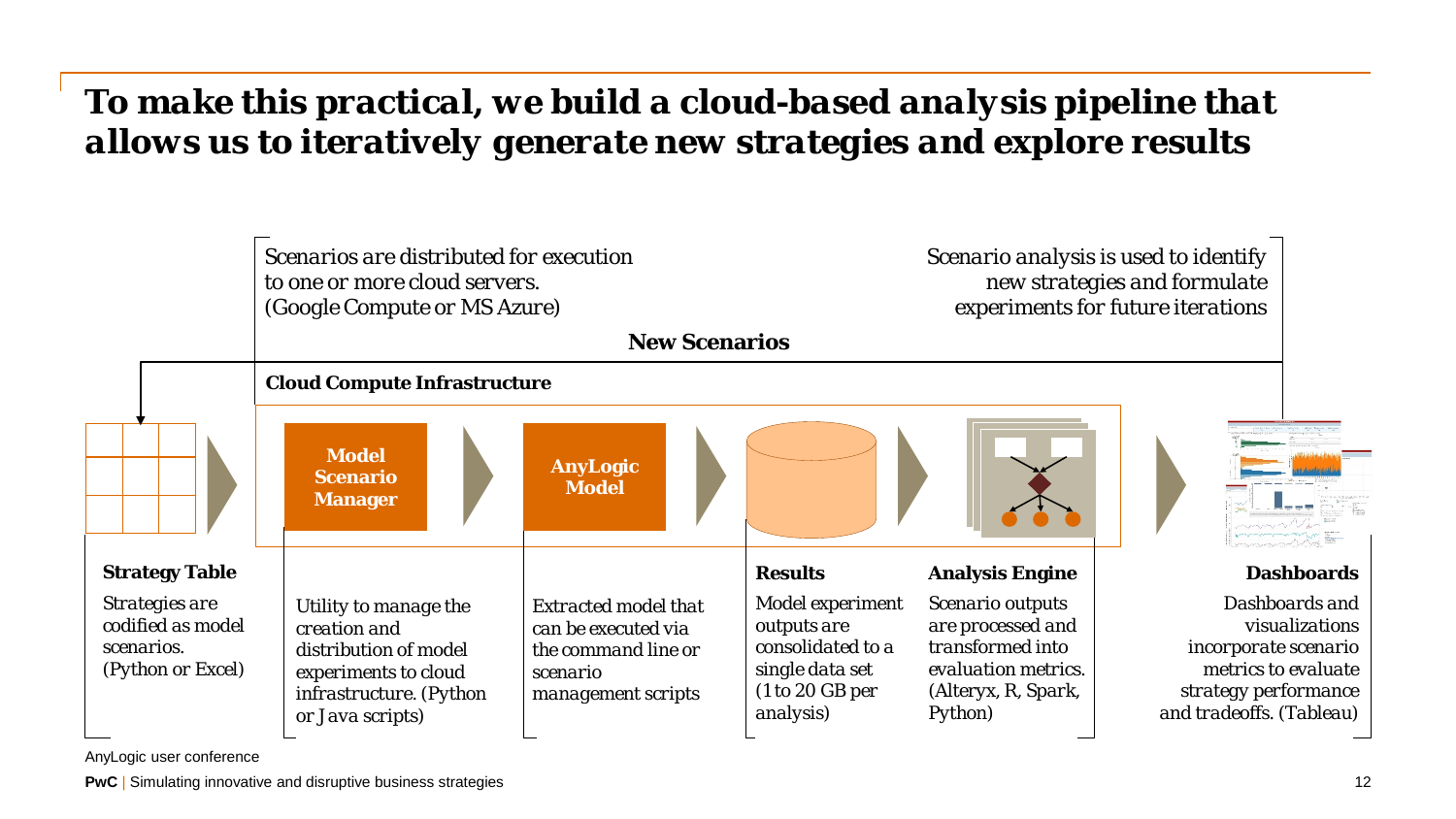*Because of deep uncertainties in the environment and random variation, each strategy alternative produces a range of outcomes. One way to summarize these for easy comparison is a Box and Whisker plot*

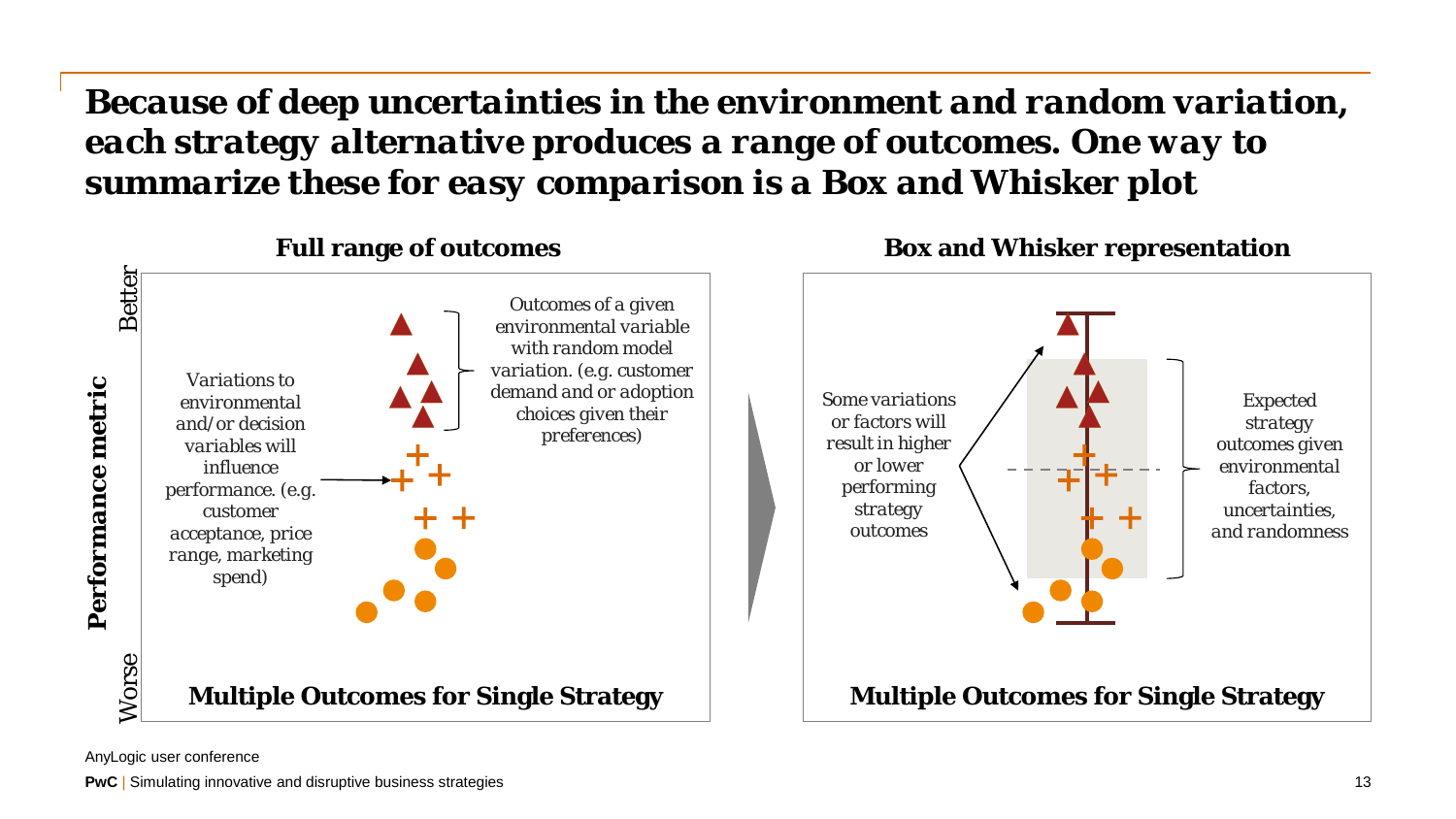## *Distribution of outcomes for each strategy can be compared to determine performance, robustness and risk associated with each decision*

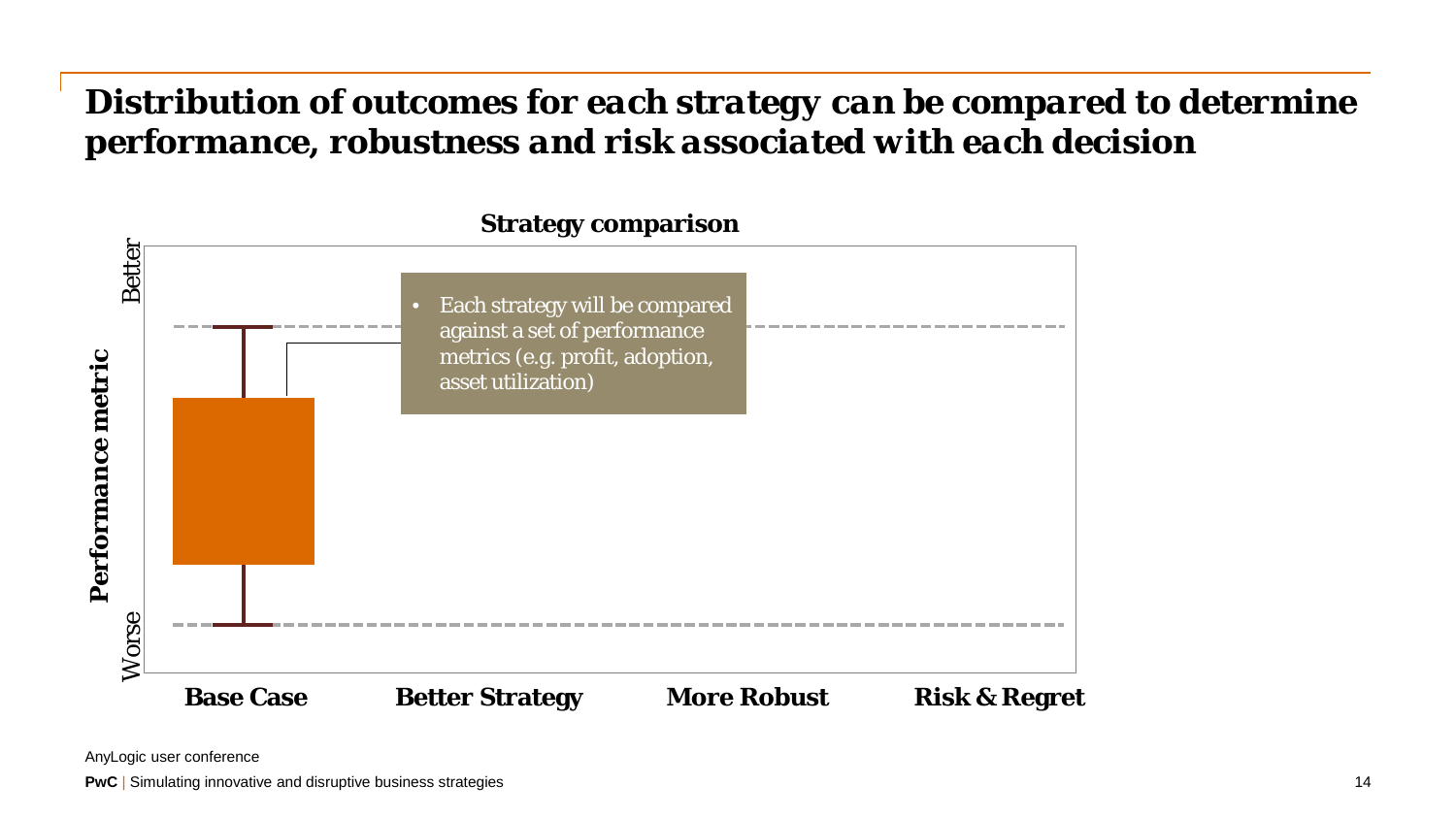### *Strategy comparison - performance*



AnyLogic user conference

**PwC** | Simulating innovative and disruptive business strategies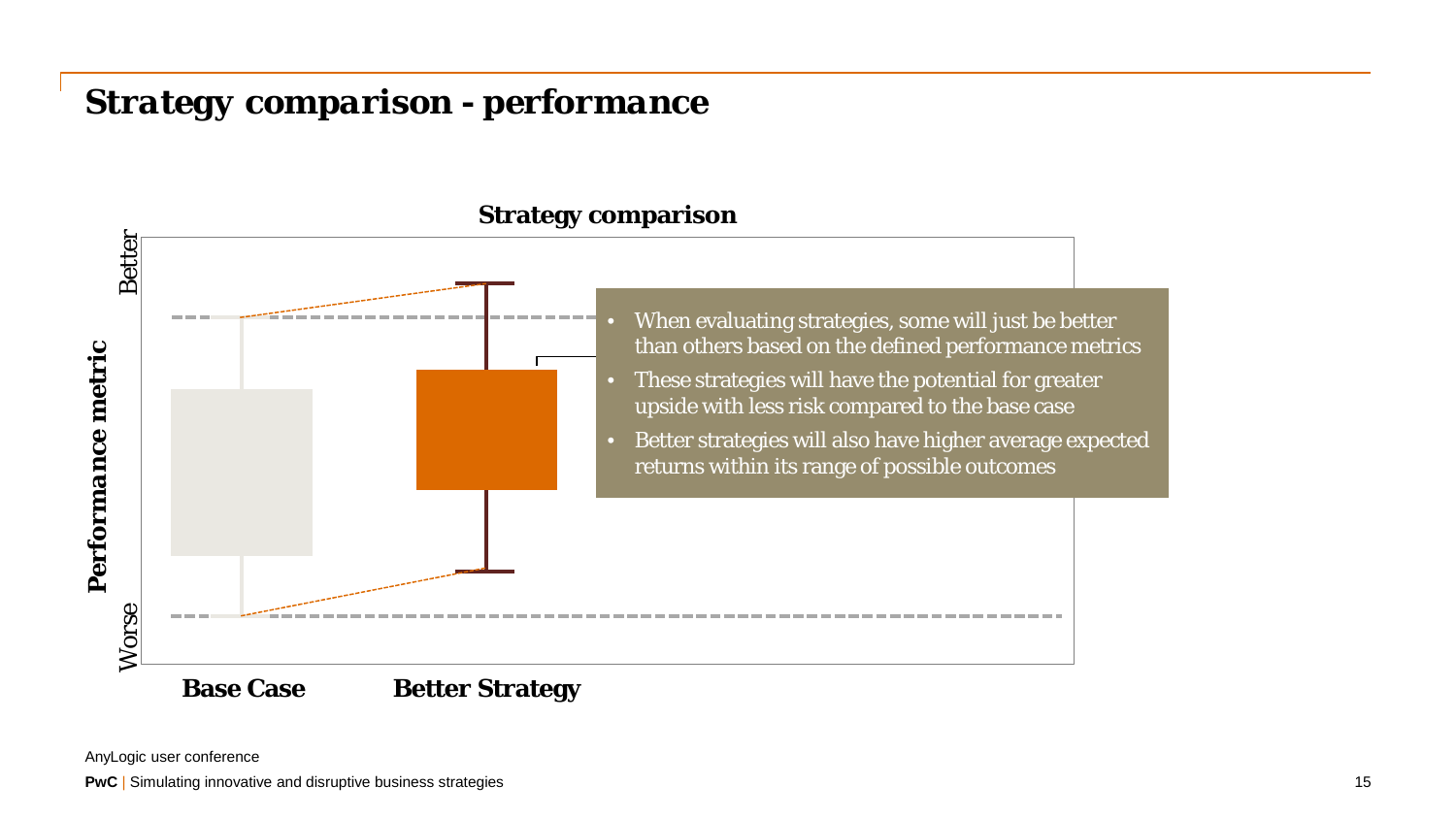### *Strategy comparison - robustness*

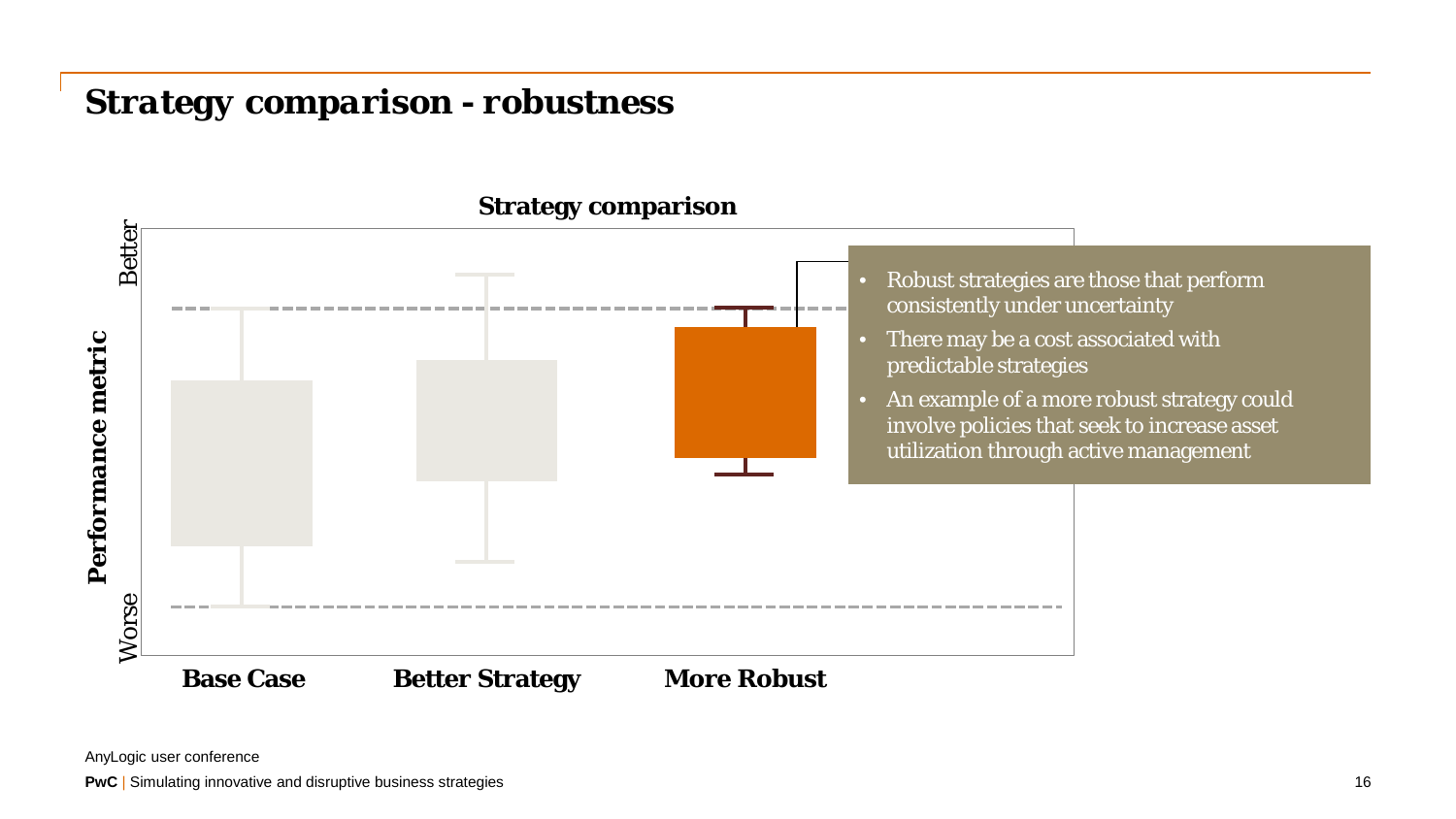### *Strategy comparison – risk and regret*

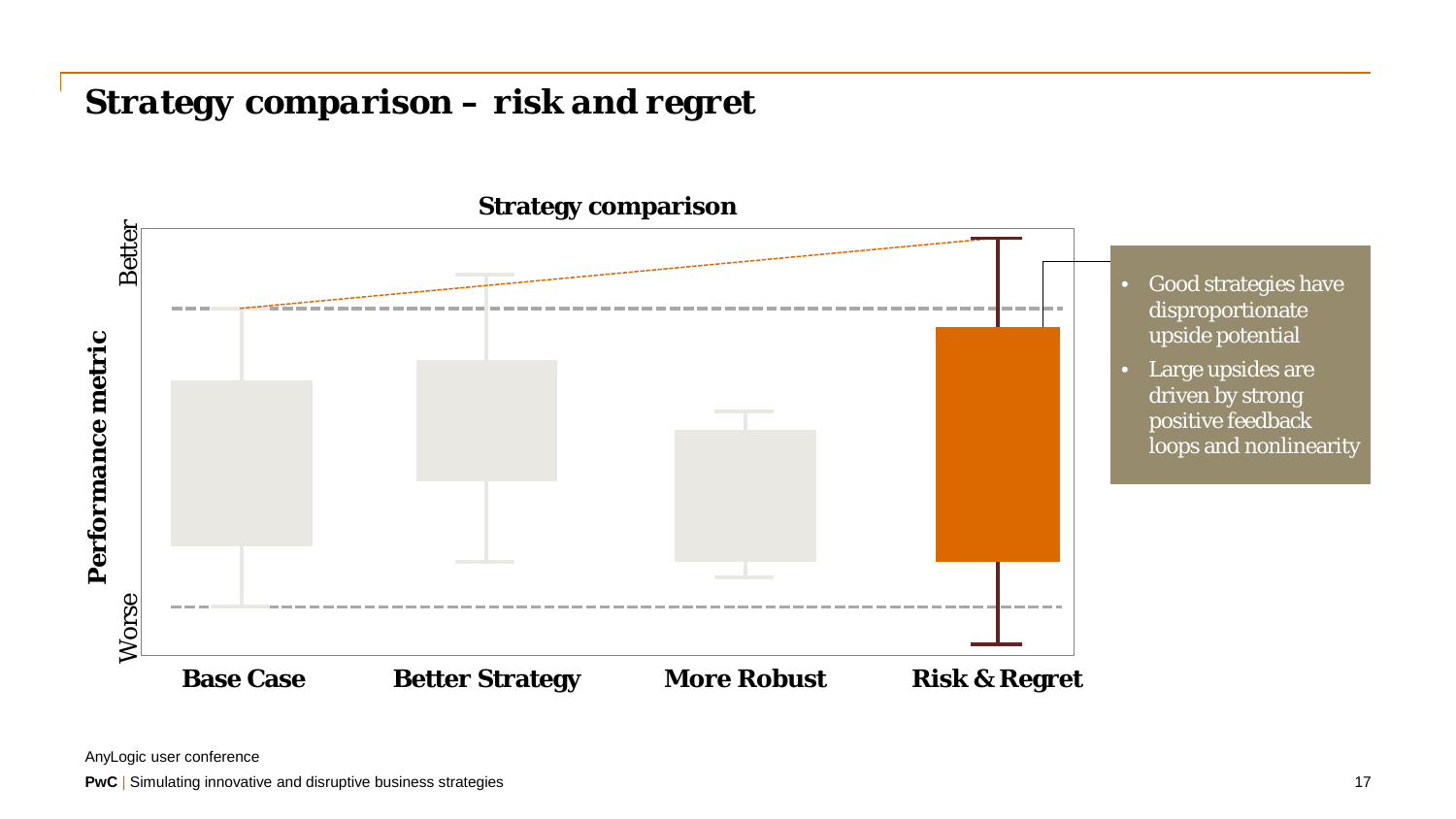# *Why not just use the AnyLogic optimizer to find the "optimal" solution?*

- Optimization is a central tool in model development and calibration.
- However, strategy choices by stakeholder groups cannot be reduced to a single objective function.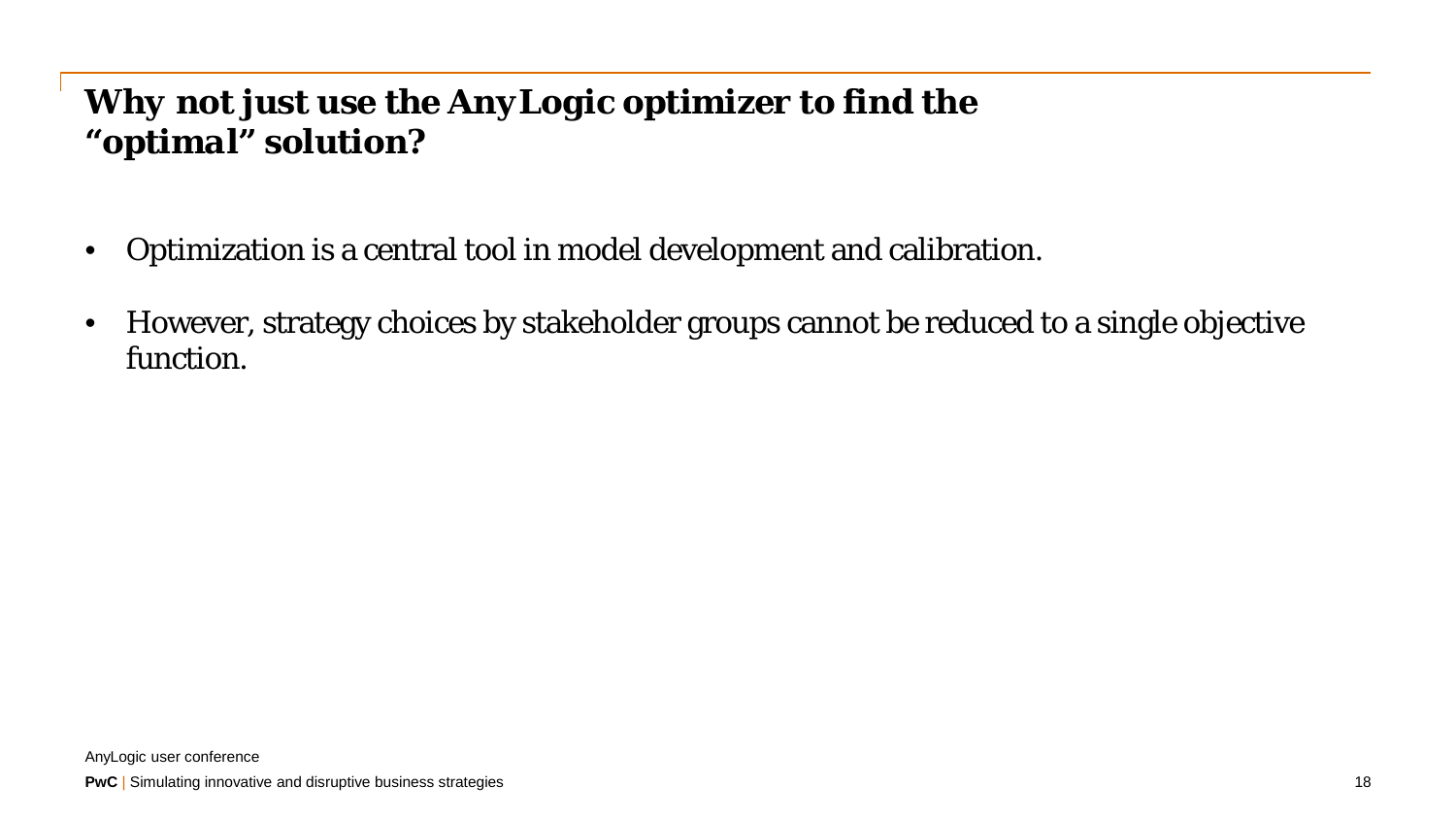## *Simulation at scale is a powerful analytic tool to create and evaluate innovative and disruptive business strategies*

- Innovation disrupts existing value networks creating a new economic reality
- Spreadsheets are an inadequate tool to understand this process
- Dynamic simulation complements the fundamentally creative process of creating new businesses
- Dynamic simulation is an integral part of a rigorous process for quantifying and managing the inherent uncertainty of developing new business models and strategies
- The AnyLogic platform supports strategic simulation models through its multi-method capabilities, extensibility, and optimization.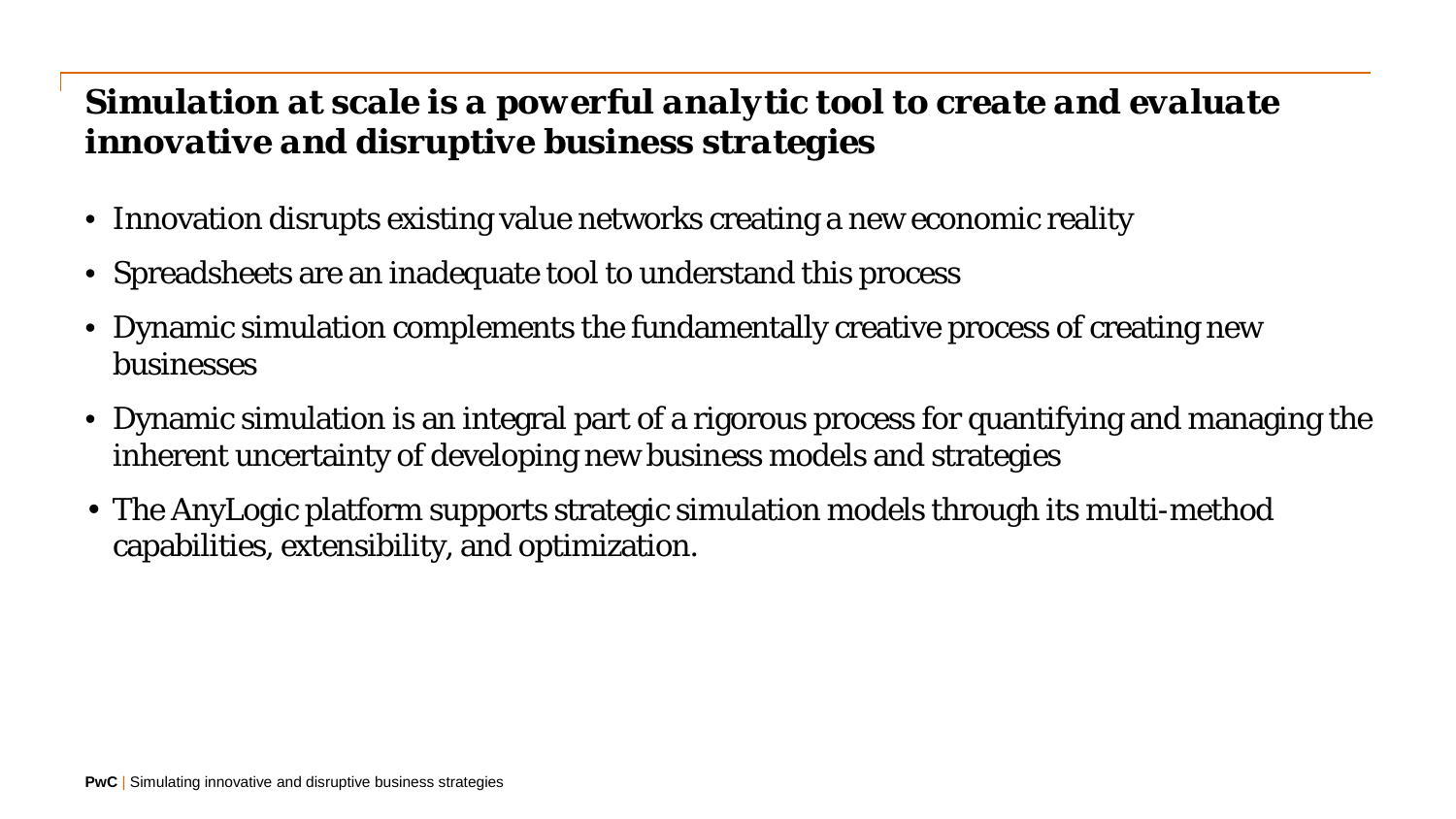# *Thank you*



*Lyle Wallis*

*Analytics Director, PwC*

Tel: +1-720-931-7404 Email: lyle.e.wallis@pwc.com